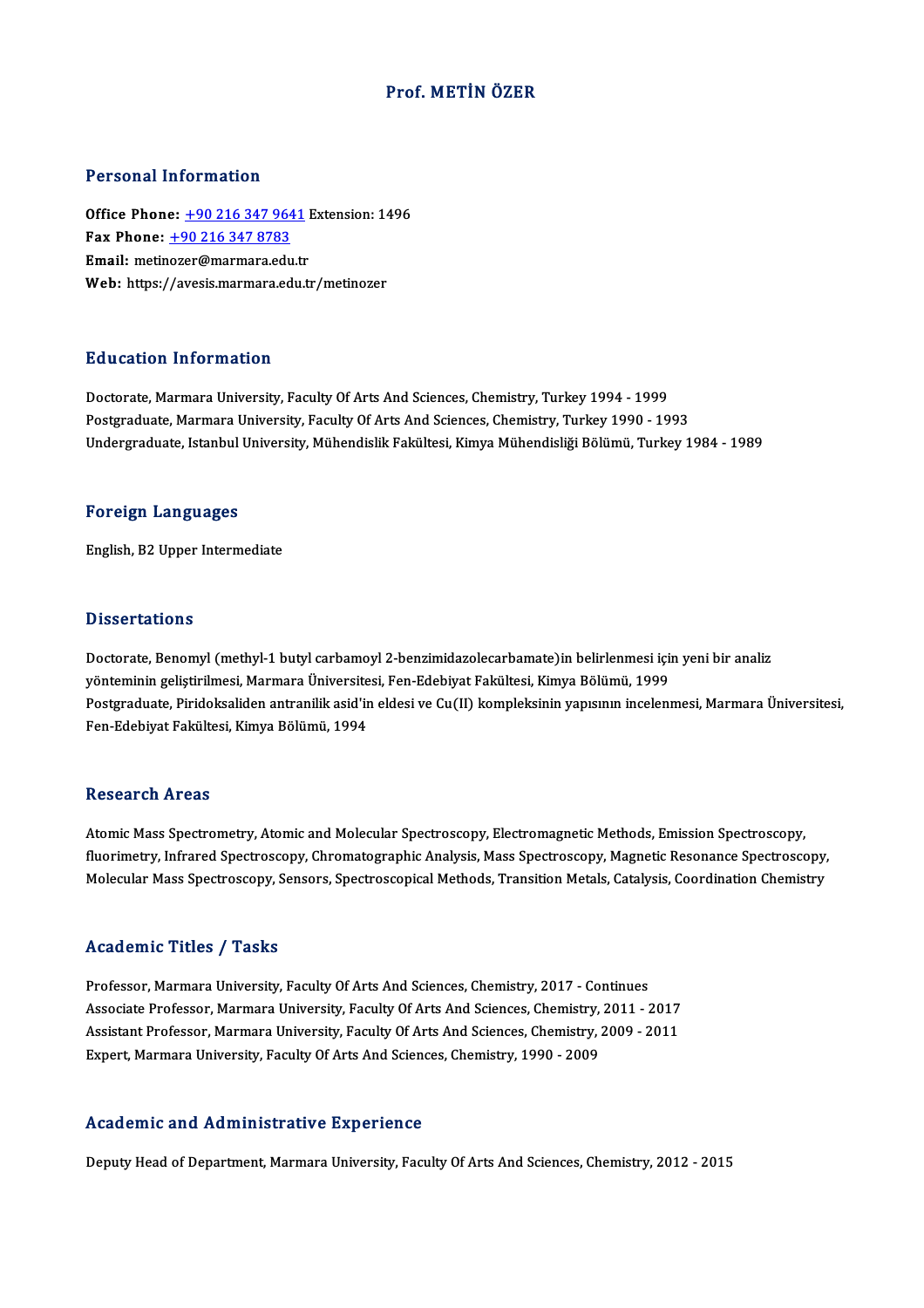## Courses

EnstrümentalAnaliz,Undergraduate,2019 -2020 EnstrümentalAnaliz,Undergraduate,2019 -2020

## Articles Published in Journals That Entered SCI, SSCI and AHCI Indexes

- I. Electrochemical, spectroelectrochemical, electrocatalytic oxygen reducing, and heavymetal ion seed a deficincy in your mais a much our our, occle that these indences<br>Electrochemical, spectroelectrochemical, electrocatalytic oxygen reducing, and heavy metal ion<br>sensing properties of novel tetrakis-[4-((2, 8-bis (tri Electrochemical, spectro<br>sensing properties of no<br>metallophthalocyanines<br>Peben N. OPMAN E.P. Me sensing properties of novel tetrakis-[4-((2, 8-bis (trifluorometh)<br>metallophthalocyanines<br>Daban N., ORMAN E. B. , Meyancı L., ALTINDAL A., ÖZER M., ÖZKAYA A. R.<br>Journal of Mologylar Strugture vol 1250-2022 (Journal Indoved metallophthalocyanines<br>Daban N., ORMAN E. B. , Meyancı L., ALTINDAL A., ÖZER M., ÖZKAYA A. R.<br>Journal of Molecular Structure, vol.1250, 2022 (Journal Indexed in SCI Expanded) Daban N., ORMAN E. B., Meyancı L., ALTINDAL A., ÖZER M., ÖZKAYA A. R.<br>Journal of Molecular Structure, vol.1250, 2022 (Journal Indexed in SCI Expanded)<br>II. Synthesis and characterization of the novel 4-(1-(pyridin-4-yl) eth bis(phthalocyaninato) rare earth complexes and investigation of their two-photon absorption-based Synthesis and characterization of the nov<br>bis(phthalocyaninato) rare earth complex<br>third-order non-linear optical properties<br>Cauve A. GÖRK G. ERDEM M. ÖZER M. ÇavuşA.,GÖRKG.,ERDEMM.,ÖZERM. Journal of Molecular Structure, vol.1247, 2022 (Journal Indexed in SCI) Cavuş A., GÖRK G., ERDEM M., ÖZER M.<br>Journal of Molecular Structure, vol.1247, 2022 (Journal Indexed in SCI)<br>III. Synthesis, characterization, third-order non-linear optical properties and DFT studies of novel SUBO<br>hridged Journal of Molecular Structure, vol.1247, 2022 (<br>Synthesis, characterization, third-order no<br>bridged ball-type metallophthalocyanines<br>Alizadeb S. Kössölu G. Erdem M. Asar Sokulti N bridged ball-type metallophthalocyanines<br>Alizadeh S., Kösoğlu G., Erdem M., Açar-Selçuki N., Özer M., Salih B., Bekaroğlu Ö. DALTON TRANSACTIONS, vol.49, no.47, pp.17263-17273, 2020 (Journal Indexed in SCI) IV. Synthesis, characterization, DFT study, conductivity and effects of humidity on CO2 sensing DALTON TRANSACTIONS, vol.49, no.47, pp.17263-17273, 2020 (Journal Indexed in SCI)<br>Synthesis, characterization, DFT study, conductivity and effects of humidity on CO2 sensing<br>properties of the novel tetrakis- [2-(dibenzylam Senoglu S., Özer M., Dumludağ F., Acar N., Salih B., Bekaroglu O.<br>SENSORS AND ACTUATORS B-CHEMICAL, vol.310, 2020 (Journal Indexed in SCI) properties of the novel tetrakis- [2-(dibenzylamino)ethoxyl] substitute<br>Senoglu S., Özer M., Dumludağ F., Acar N., Salih B., Bekaroglu O.<br>SENSORS AND ACTUATORS B-CHEMICAL, vol.310, 2020 (Journal Indexed in SCI)<br>Novel tetra Senoglu S., Özer M., Dumludağ F., Acar N., Salih B., Bekaroglu O.<br>SENSORS AND ACTUATORS B-CHEMICAL, vol.310, 2020 (Journal Indexed in SCI)<br>V. Novel tetrakis 4-(hydroxymethyl)-2,6-dimethoxyphenoxyl substituted metallophthal Synthesis, electrochemical redox, electrocatalytic oxygen reducing, and volatile organic compounds Novel tetrakis 4-(hydroxymethyl)-2<br>Synthesis, electrochemical redox, e<br>sensing and adsorption properties Gunay I.,OrmanE.B. ,AltındalA.,SalihB.,ÖzerM.,ÖzkayaA.R. DYES AND PIGMENTS, vol.154, pp.172-187, 2018 (Journal Indexed in SCI) Gunay I., Orman E. B. , Altındal A., Salih B., Özer M., Özkaya A. R.<br>DYES AND PIGMENTS, vol.154, pp.172-187, 2018 (Journal Indexed in SCI)<br>VI. Electrocatalytic Activity of Novel Ball-Type Metallophthalocyanines with Triflu DYES AND PIGMENTS, vol.154, pp.172-187, 2018 (Journal Indexed in SCI)<br>Electrocatalytic Activity of Novel Ball-Type Metallophthalocyanines with Trifluo<br>Oxygen Reduction Reaction and Application as Zn-Air Battery Cathode Cat Electrocatalytic Activity of Novel Ball-Type Metallophthalo<br>Oxygen Reduction Reaction and Application as Zn-Air Batto<br>Kocyigit N., Ozen U. E. , Özer M., Salih B., Özkaya A. R. , Bekaroglu O.<br>ELECTROCHIMICA ACTA, vol 333, p Oxygen Reduction Reaction and Application as Zn-Air Battery Cathode Catalyst<br>Kocyigit N., Ozen U. E. , Özer M., Salih B., Özkaya A. R. , Bekaroglu O.<br>ELECTROCHIMICA ACTA, vol.233, pp.237-248, 2017 (Journal Indexed in SCI) Kocyigit N., Ozen U. E. , Özer M., Salih B., Özkaya A. R. , Bekaroglu O.<br>ELECTROCHIMICA ACTA, vol.233, pp.237-248, 2017 (Journal Indexed in SCI)<br>VII. Novel 4,4 '-{(diphenylmethylene) bis(4,1-phenylene)bis(oxy)}-bridged bal ELECTROCHIMICA ACTA, vol.233, pp.237-248, 2017 (Journal Indexed in SCI)<br>Novel 4,4 '-{(diphenylmethylene) bis(4,1-phenylene)bis(oxy)}-bridged ball-type phthalocya<br>Electrochemical, electrocatalytic oxygen reducing and heavy Novel 4,4 '-{(diphenylmethylene) bis(4,1-phenylene)bis(oxy)}<br>Electrochemical, electrocatalytic oxygen reducing and heavy m<br>Dogan E., ÖZER M., ALTINDAL A., ÖZKAYA A. R. , SALİH B., Bekaroglu O.<br>JOUPMAL OE POPPHYPINS AND PHT Electrochemical, electrocatalytic oxygen reducing and heavy metals ions sensing properties<br>Dogan E., ÖZER M., ALTINDAL A., ÖZKAYA A. R. , SALİH B., Bekaroglu O.<br>JOURNAL OF PORPHYRINS AND PHTHALOCYANINES, vol.20, pp.1319-13 Dogan E., ÖZER M., ALTINDAL A., ÖZKAYA A. R. , SALİH B., Bekaroglu O.<br>JOURNAL OF PORPHYRINS AND PHTHALOCYANINES, vol.20, pp.1319-1333, 2016 (Journal Indexed in SCI)<br>VIII. Communication-High-Performance and Non-Precious Bif JOURNAL OF PORPHYRINS AND PHTHALOCYANINES, vol.20, pp.1319-1333, 2016 (Jou<br>Communication-High-Performance and Non-Precious Bifunctional Oxygen El<br>Binuclear Ball-Type Phthalocyanine Based Complexes for Zinc-Air Batteries<br>Oz Communication-High-Performance and Non-Preci<br>Binuclear Ball-Type Phthalocyanine Based Compl<br>Ozen U. E. , Dogan E., Özer M., Bekaroglu O., Özkaya A. R.<br>JOUPMAL OF THE ELECTROCHEMICAL SOCIETY, Vol.162 Binuclear Ball-Type Phthalocyanine Based Complexes for Zinc-Air Batteries<br>Ozen U. E. , Dogan E., Özer M., Bekaroglu O., Özkaya A. R.<br>JOURNAL OF THE ELECTROCHEMICAL SOCIETY, vol.163, 2016 (Journal Indexed in SCI) IX. Synthesis, characterization, OFET and electrochemical properties of novel dimeric metallophthalocyanines Ozer L. M., ÖZER M., Altindal A., ÖZKAYA A. R., SALİH B., Bekaroglu O. DALTON TRANSACTIONS, vol.42, no.18, pp.6633-6644, 2013 (Journal Indexed in SCI) Ozer L. M. , ÖZER M., Altindal A., ÖZKAYA A. R. , SALİH B., Bekaroglu O.<br>DALTON TRANSACTIONS, vol.42, no.18, pp.6633-6644, 2013 (Journal Indexed in SCI)<br>X. Catalytic Activity of a Thermoregulated, Phase-Separable Pd(II)-pe DALTON TRANSACTIONS, vol.42, no.18, pp.6633-6644, 2013 (Journal Indexed in SCI)<br>Catalytic Activity of a Thermoregulated, Phase-Separable Pd(II)-perfluoroal!<br>Complex in an Organic/Fluorous Biphasic System: Hydrogenation of Catalytic Activity of a Thermoregulat<br>Complex in an Organic/Fluorous Bip<br>YILMAZ F., ÖZER M., KANİ İ., Bekaroglu O.<br>CATALYSIS LETTEDS vel 130 nn 642 647 Complex in an Organic/Fluorous Biphasic System: Hydrogenation<br>YILMAZ F., ÖZER M., KANİ İ., Bekaroglu O.<br>CATALYSIS LETTERS, vol.130, pp.642-647, 2009 (Journal Indexed in SCI)<br>Synthesis, sharasterization and satalytis astivi YILMAZ F., ÖZER M., KANİ İ., Bekaroglu O.<br>CATALYSIS LETTERS, vol.130, pp.642-647, 2009 (Journal Indexed in SCI)<br>XI. Synthesis, characterization and catalytic activity of novel Co(II) and Pd(II)-
	-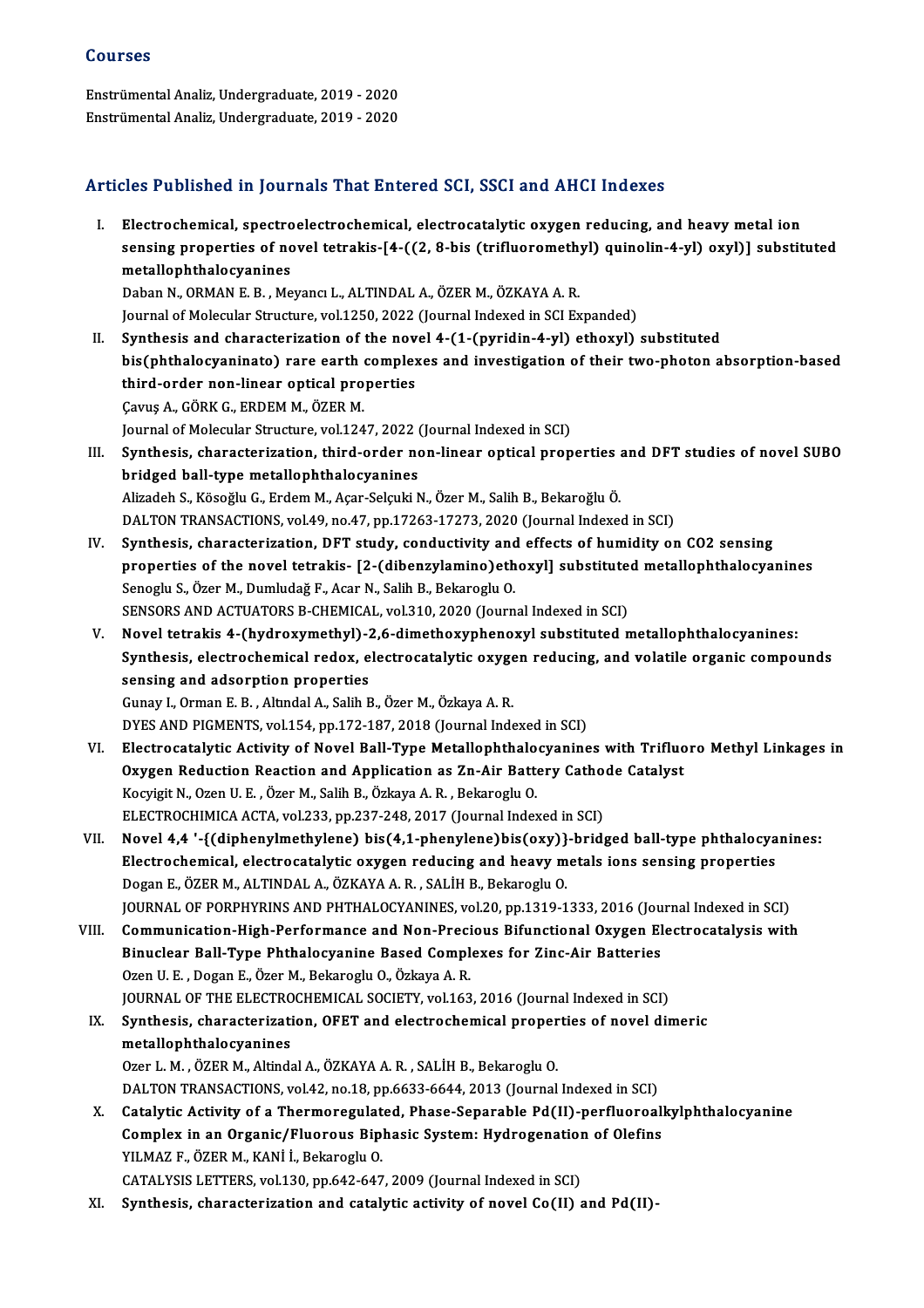perfluoroalkylphthalocyanine in fluorous biphasic system; benzyl alcohol oxidation<br>ÖZEP M. VILMAZ E. Ener H. KANLİ, Bekaneglu Q Perfluoroalkylphthalocyanine in fluorous bi<br>ÖZER M., YILMAZ F., Erer H., KANİ İ., Bekaroglu O.<br>APRLIED ORCANOMETALLIC CHEMISTRY vol 22. perfluoroalkylphthalocyanine in fluorous biphasic system; benzyl alcohol oxidation<br>ÖZER M., YILMAZ F., Erer H., KANİ İ., Bekaroglu O.<br>APPLIED ORGANOMETALLIC CHEMISTRY, vol.23, no.2, pp.55-61, 2009 (Journal Indexed in SCI)<br> ÖZER M., YILMAZ F., Erer H., KANİ İ., Bekaroglu O.<br>APPLIED ORGANOMETALLIC CHEMISTRY, vol.23, no.2, pp.55-61, 2009 (Journal Indexed in SCI)<br>XII. Ball-type supramolecular metallophthalocyanines with eight perfluorodecyl unit APPLIED ORGANOMETALLIC CHEMISTRY, vol.23, no.2, pp.55-61, 2009 (Journal Indexed in SCI) ÖZERM.,AltindalA.,ÖZKAYAA.R. ,BekarogluO. DALTON TRANSACTIONS, no.17, pp.3175-3181, 2009 (Journal Indexed in SCI) XIII. Electrocatalytic activity, methanol tolerance and stability of perfluoroalkyl-substituted mononuclear, DALTON TRANSACTIONS, no.17, pp.3175-3181, 2009 (Journal Indexed in SCI)<br>Electrocatalytic activity, methanol tolerance and stability of perfluoroalkyl-substituted<br>and ball-type dinuclear cobalt phthalocyanines for oxygen re Koc I., Oezer M., Oezkaya A. R., Bekaroglu O. and ball-type dinuclear cobalt phthalocyanines for oxygen reduction<br>Koc I., Oezer M., Oezkaya A. R. , Bekaroglu O.<br>DALTON TRANSACTIONS, no.32, pp.6368-6376, 2009 (Journal Indexed in SCI)<br>Synthesis and share starination of XIV. Synthesis and characterization of novel cofacial bis-phthalocyanines containing 16-crown-5 ether DALTON TRANSACTIONS, no.32, pp.6368-6376, 2009 (Journal Indexed in SCI) ÖZER M., Altindal A., Salih B., Bulut M., Bekaroglu O. groups<br>ÖZER M., Altindal A., Salih B., Bulut M., Bekaroglu O.<br>TETRAHEDRON LETTERS, vol.49, no.5, pp.896-900, 2008 (Journal Indexed in SCI)<br>Eluoressent vis dievime type lisend and its mene, and dinuslear semple ÖZER M., Altindal A., Salih B., Bulut M., Bekaroglu O.<br>TETRAHEDRON LETTERS, vol.49, no.5, pp.896-900, 2008 (Journal Indexed in SCI)<br>XV. Pluorescent vic-dioxime-type ligand and its mono- and dinuclear complexes: The prepara TETRAHEDRON LETTERS, vol.49, no.5, pp.896-900, 2008 (Journal Inceptroscopy, and electrochemistry of its various complexes<br>spectroscopy, and electrochemistry of its various complexes<br>Ogger M. Kandag M. Oggkays A. B., Bulut Fluorescent vic-dioxime-type ligand and its monor<br>spectroscopy, and electrochemistry of its variou:<br>Oezer M., Kandaz M., Oezkaya A.R., Bulut M., Gueney O.<br>DYES AND BICMENTS, vol.76, no.1, np.125,122,2009 (I spectroscopy, and electrochemistry of its various complexes<br>Oezer M., Kandaz M., Oezkaya A. R. , Bulut M., Gueney O.<br>DYES AND PIGMENTS, vol.76, no.1, pp.125-132, 2008 (Journal Indexed in SCI) Oezer M., Kandaz M., Oezkaya A. R. , Bulut M., Gueney O.<br>DYES AND PIGMENTS, vol.76, no.1, pp.125-132, 2008 (Journal Indexed in SCI)<br>XVI. Synthesis, characterization, and electrochemical and electrical properties of novel p DYES AND PIGMENTS, vol.76, no.1, pp.125-132, 2008 (Journal Indexed in SCI)<br>Synthesis, characterization, and electrochemical and electrical properties of novel<br>bridged cofacial bismetallophthalocyanines and their water-solu Synthesis, characterization, and electrochemical and electroridged cofacial bismetallophthalocyanines and their wate<br>Oezer M., Altindal A., Oezkaya A. R. , Salih B., Bulut M., Bekaroglu O.<br>FUROPEAN JOURNAL OF INORCANIC CHE bridged cofacial bismetallophthalocyanines and their water-soluble derivatives<br>Oezer M., Altindal A., Oezkaya A. R. , Salih B., Bulut M., Bekaroglu O.<br>EUROPEAN JOURNAL OF INORGANIC CHEMISTRY, no.22, pp.3519-3526, 2007 (Jou Oezer M., Altindal A., Oezkaya A. R. , Salih B., Bulut M., Bekaroglu O.<br>EUROPEAN JOURNAL OF INORGANIC CHEMISTRY, no.22, pp.3519-3526, 2007 (Journal Indexed in SCI)<br>XVII. Synthesis, characterization and some properties of n EUROPEAN JOURNAL OF INORGANIC CHEMISTRY, no.22, p<br>Synthesis, characterization and some properties of<br>substituted metal free and metallophthalocyanines XVII. Synthesis, characterization and some properties of novel bis(pentafluorophenyl)methoxyl substituted metal free and metallophthalocyanines<br>Ozer M., Altindal A., Ozkaya A. R. , Bulut M., Bekaroglu O. POLYHEDRON, vol.25, pp.3593-3602, 2006 (Journal Indexed in SCI) Ozer M., Altindal A., Ozkaya A. R. , Bulut M., Bekaroglu O.<br>POLYHEDRON, vol.25, pp.3593-3602, 2006 (Journal Indexed in SCI)<br>XVIII. Derivatization, characterization and high-performance liquid chromatography-UV detection me POLYHEDRON, vol.25, pp.3593-3602, 2006 (Journal Indexed in St<br>Derivatization, characterization and high-performance liq<br>for benomyl determination in wettable powder (benlate)<br>Ozer M. Avdin A. Ozer J for benomyl determination in wettable powder (benlate)<br>Ozer M., Aydin A., Ozer L. FRESENIUS ENVIRONMENTAL BULLETIN, vol.15, no.4, pp.322-327, 2006 (Journal Indexed in SCI) Ozer M., Aydin A., Ozer L.<br>FRESENIUS ENVIRONMENTAL BULLETIN, vol.15, no.4, pp.322-327, 2006 (Journal Indexed in SCI)<br>XIX. Synthesis, characterization, and electrical, electrochemical and gas sensing properties of a novel<br>q FRESENIUS ENVIRONMENTAL BULLETIN, vol.15, no.4, pp.322-327, 2006 (Journal Indexed in<br>Synthesis, characterization, and electrical, electrochemical and gas sensing proper<br>cyclic borazine derivative containing three phthalocy Synthesis, characterization, and electrical, electron<br>cyclic borazine derivative containing three phtha<br>Ozer M., Altindal A., Ozkaya A. R., Bulut M., Bekaroglu O.<br>SYNTHETIC METALS vol.155, no.1, np.222,221,2005 (I. cyclic borazine derivative containing three phthalocyaninato zinc(II) macrocycles<br>Ozer M., Altindal A., Ozkaya A. R., Bulut M., Bekaroglu O. XX. Synthesis of some 3-phenyl chromenone-crown ethers and equilibrium studies on complexation with ion-pair extraction of sodium and potassium dyes SYNTHETIC METALS, vol.155, no.1, pp.222-231, 2005 (Journal Indexed in SCI) Cakir U., Ozer M., Icen M., Ugras H., Bulut M. DYES AND PIGMENTS, vol.60, no.3, pp.177-185, 2004 (Journal Indexed in SCI)

# Articles Published in Other Journals

- rticles Published in Other Journals<br>I. The Investigation of the Electrical Properties of a Newly Synthesized Phthalocyanine Thin Film and<br>the Effect of the Preparation Conditions The Investigation of the Electrical Prope<br>the Effect of the Preparation Conditions<br>Altas Y. Son B. Dumludoğ E. Altadal A. Özer The Investigation of the Electrical Properties of a Newly Synthe<br>the Effect of the Preparation Conditions<br>Aktaş Y., Şen P., Dumludağ F., Altındal A., Özer M., Bulut M., Bekaroğlu Ö.<br>Balkan Physiss Letters vol.1. pp.551.554 the Effect of the Preparation Conditions<br>Aktaş Y., Şen P., Dumludağ F., Altındal A., Özer M., Bulut M., Bekaroğlu Ö.<br>Balkan Physics Letters, vol.1, pp.551-554, 2008 (Refereed Journals of Other Institutions)<br>The Effect of A Aktaş Y., Şen P., Dumludağ F., Altındal A., Özer M., Bulut M., Bekaroğlu Ö.<br>Balkan Physics Letters, vol.1, pp.551-554, 2008 (Refereed Journals of Other Institutions)<br>II. The Effect of Ambient Conditions on the Impedance Sp
- Balkan Physics Letters, vol.1, p<br>The Effect of Ambient Cone<br>Semiconductor Thin Films<br>Altas Y. San B. Dumludež E.

Aktaş Y., Şen P., Dumludağ F., Altındal A., Özer M., Bulut M., Bekaroğlu Ö. American Institute of Physics, vol.899, pp.233-234, 2007 (Refereed Journals of Other Institutions)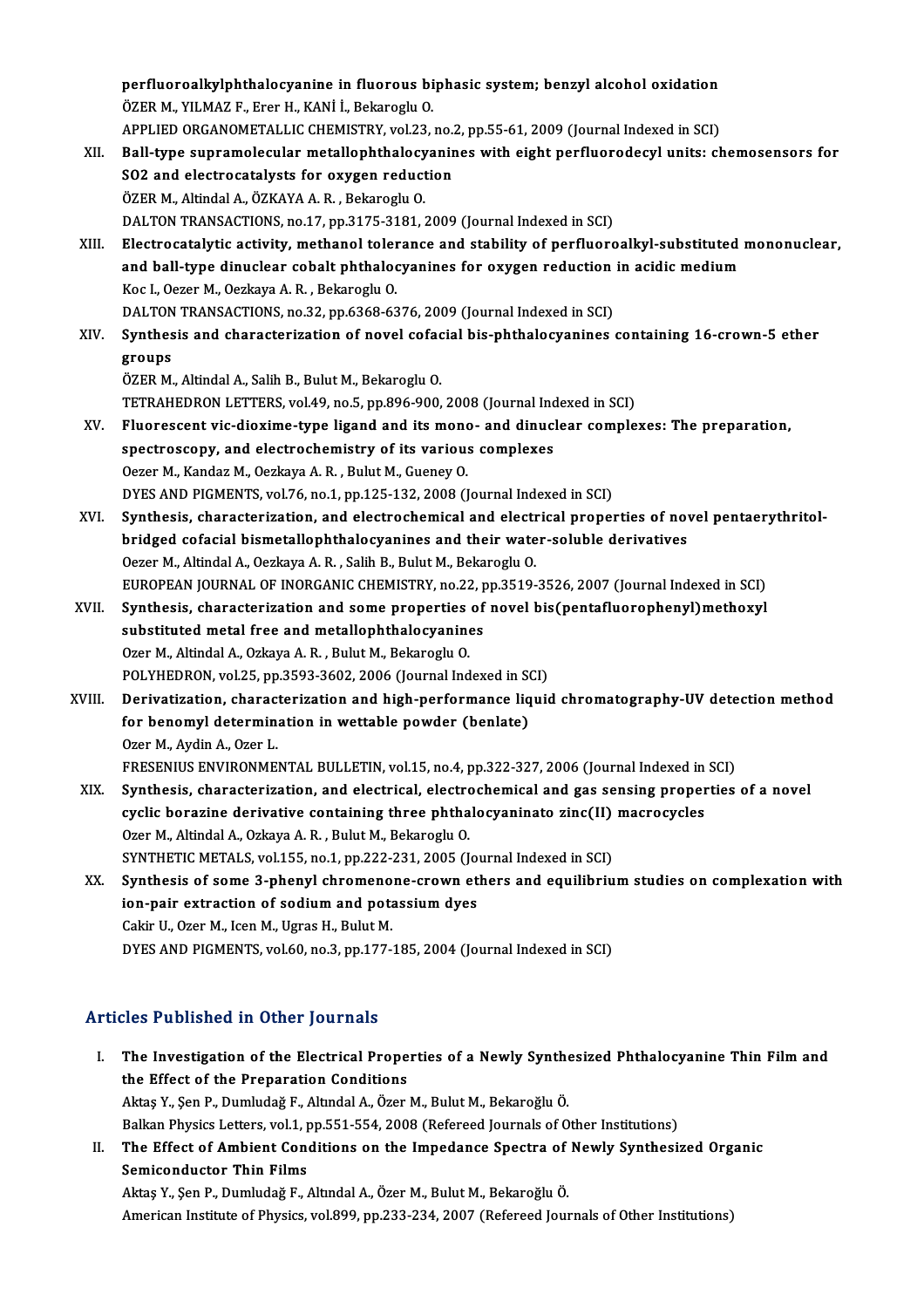# Refereed Congress / Symposium Publications in Proceedings<br>Refereed Congress / Symposium Publications in Proceedings

| Refereed Congress / Symposium Publications in Proceedings |                                                                                                                                                                                                                                                                                   |
|-----------------------------------------------------------|-----------------------------------------------------------------------------------------------------------------------------------------------------------------------------------------------------------------------------------------------------------------------------------|
| Ι.                                                        | Yeni Tip 1-[3,5-Bis(Trifluorometil) Fenil] Propoksil Sübstitüe Double-Decker Ftalosiyanin<br>Komplekslerinin Sentezi, Karakterizasyonu Ve Spektroskopik Özelliklerinin İncelenmesi<br>KARACAN M., ÖZER M.                                                                         |
| Н.                                                        | EUROASIA SUMMIT 2nd INTERNATIONAL APPLIED SCIENCE CONGRESS, ST PETERSBURG, Russia, 19 June 2021<br>Trifenilfosfin Koordinasyonlu Fosforesans/Fluoresans Karakterli Yeni Tip Iridium Bazlı<br>Komplekslerin Sentezi, Karakterizasyonu ve Fotolüminesans Özelliklerinin İncelenmesi |
|                                                           | SOYALTIN C., ÖZER M., ÇUBUK S.                                                                                                                                                                                                                                                    |
|                                                           | 32. Ulusal Kimya Kongresi, İstanbul, Turkey, 17 - 19 September 2020<br>1,2-Bis(difenilfosfino) etan Koordinasyonlu Lüminesans Özellikli Yeni Tip Iridium Bazlı Yarı-                                                                                                              |
| III.                                                      | Komplekslerin Sentezi, Karakterizasyonu ve Fosforesans Özelliklerinin İncelenmesi                                                                                                                                                                                                 |
|                                                           | Evitan Z., ÖZER M., ÇUBUK S.                                                                                                                                                                                                                                                      |
|                                                           | 32. Ulusal Kimya Kongresi, İstanbul, Turkey, 17 September 2020                                                                                                                                                                                                                    |
| IV                                                        | Yeni Tetrakis 4-(Difenil(piridin-4-il) Metoksil Sübstitüe Metalli Ftalosiyaninler: Sentezi ve                                                                                                                                                                                     |
|                                                           | Elektrokimyası                                                                                                                                                                                                                                                                    |
|                                                           | Akbal T., Fındık G. S., Cengiz E. Ş., ORMAN E. B., ÖZER M., SALİH B., ÖZKAYA A. R.                                                                                                                                                                                                |
|                                                           | 30. ULUSAL KİMYA KONGRESİ, Cyprus (Kktc), 5 - 08 November 2018                                                                                                                                                                                                                    |
| V.                                                        | Yeni Tip Azo Boyar Madde Sentezi ve Karakterizasyonu                                                                                                                                                                                                                              |
|                                                           | Ertem M., Akbal T., Kanmaz Ş., ÖZER M., ÇAKMAKÇI E.                                                                                                                                                                                                                               |
|                                                           | 30. ULUSAL KİMYA KONGRESİ, Turkey, 5 - 08 November 2018                                                                                                                                                                                                                           |
| VI.                                                       | Organik Işık Yayan Diyot (OLED) Uygulama Alanlarına Yönelik Yeni Tip Ir (III) Kompleksleri                                                                                                                                                                                        |
|                                                           | Akbal T., ÖZER M., Kanmaz Ş., Ertem M.                                                                                                                                                                                                                                            |
|                                                           | 30. ULUSAL KİMYA KONGRESİ, Cyprus (Kktc), 5 - 08 November 2018                                                                                                                                                                                                                    |
| VII.                                                      | Yeni Tetrakis 4-(1-(Piridin-4-il) Etoksil Sübstitüe Metalli Ftalosiyaninler: Sentezi ve Elektrokimyası                                                                                                                                                                            |
|                                                           | Özdemir B., Çavuş A., Akbal T., ORMAN E. B., ÖZER M., SALİH B., ÖZKAYA A. R.                                                                                                                                                                                                      |
|                                                           | 30. ULUSAL KİMYA KONGRESİ, Cyprus (Kktc), 5 - 08 November 2018<br>Yeni Bir Tosil-Dimetoksi Fenoksil Sübstitüe Demir (II) Merkezli Ftalosiyanin Kompleksi Sentez ve                                                                                                                |
| VIII.                                                     | Karakterizasyonu                                                                                                                                                                                                                                                                  |
|                                                           | Özbalak İ., Kanmaz Ş., Ertem M., Esin N., Akbal T., ÖZER M.                                                                                                                                                                                                                       |
|                                                           | 30. ULUSAL KİMYA KONGRESİ, Cyprus (Kktc), 5 - 08 November 2018                                                                                                                                                                                                                    |
| IX.                                                       | Tosilat ve Dimetoksifenoksil Sübstitüe Yeni Tip Metalloftalosiyaninlerin Sentezi ve Spektroskopik                                                                                                                                                                                 |
|                                                           | Karakterizasyonu                                                                                                                                                                                                                                                                  |
|                                                           | Esin N., Kanmaz Ş., Ertem M., Özbalak İ., Akbal T., ÖZER M.                                                                                                                                                                                                                       |
|                                                           | 30. ULUSAL KİMYA KONGRESİ, Cyprus (Kktc), 5 - 08 November 2018                                                                                                                                                                                                                    |
| X.                                                        | Yeni Tip Ir (III) Komplekslerinin Sentezi Ve Karakterizasyonu                                                                                                                                                                                                                     |
|                                                           | Kanmaz Ş., Akbal T., Ertem M., ÖZER M., ÇAKMAKÇI E.                                                                                                                                                                                                                               |
|                                                           | 30. ULUSAL KİMYA KONGRESİ, Cyprus (Kktc), 5 - 08 November 2018                                                                                                                                                                                                                    |
| XI.                                                       | Novel Tetrakis 4-(1-(pyridin-4-yl)ethoxyl) Substituted Phthalocyanine Derivatives: Synthesis and                                                                                                                                                                                  |
|                                                           | <b>DFT/TD-DFT Calculations</b>                                                                                                                                                                                                                                                    |
|                                                           | Fındık V., Erdem S., Çavuş A., Özdemir B., Akbal T., Özer M.                                                                                                                                                                                                                      |
| XII.                                                      | 11th Congress on Electronic Structure Principles and Applications, Toledo, Spain, 17 - 19 July 2018, pp.1-2<br>SYNTHESIS AND ELECTROCHEMISTRY OF NOVEL TETRAKIS 2-DIBENZYLAMINOETOXYL                                                                                             |
|                                                           | SUBSTITUTED METALLOPHTHALOCYANINES                                                                                                                                                                                                                                                |
|                                                           | Şenoğlu S., ORMAN E. B., ÖZER M., SALİH B., ÖZKAYA A. R., BEKAROĞLU Ö.                                                                                                                                                                                                            |
| XIII.                                                     | 4th International Conference on New Trends in Chemistry, St. Petersburg, Russia, 11 - 13 May 2018<br>SYNTHESIS AND ELECTROCHEMISTRY OF NOVEL TETRAKIS 2-DIBENZYLAMINOETOXYL                                                                                                       |
|                                                           | SUBSTITUTED METALLOPHTHALOCYANINES                                                                                                                                                                                                                                                |
|                                                           | Şenoğlu S., ORMAN E. B., ÖZER M., SALİH B., ÖZKAYA A. R., BEKAROĞLU Ö.                                                                                                                                                                                                            |
|                                                           | 4th International Congress on New Trends in Chemistry, St.Petersburg, Russia, 11 - 13 May 2018                                                                                                                                                                                    |
| XIV.                                                      | NOVEL TETRAKIS 4-(1-(PYRIDIN-4-YL)ETHOXYL) SUBSTITUTED METALLOPHTHALOCYANINES:                                                                                                                                                                                                    |
|                                                           |                                                                                                                                                                                                                                                                                   |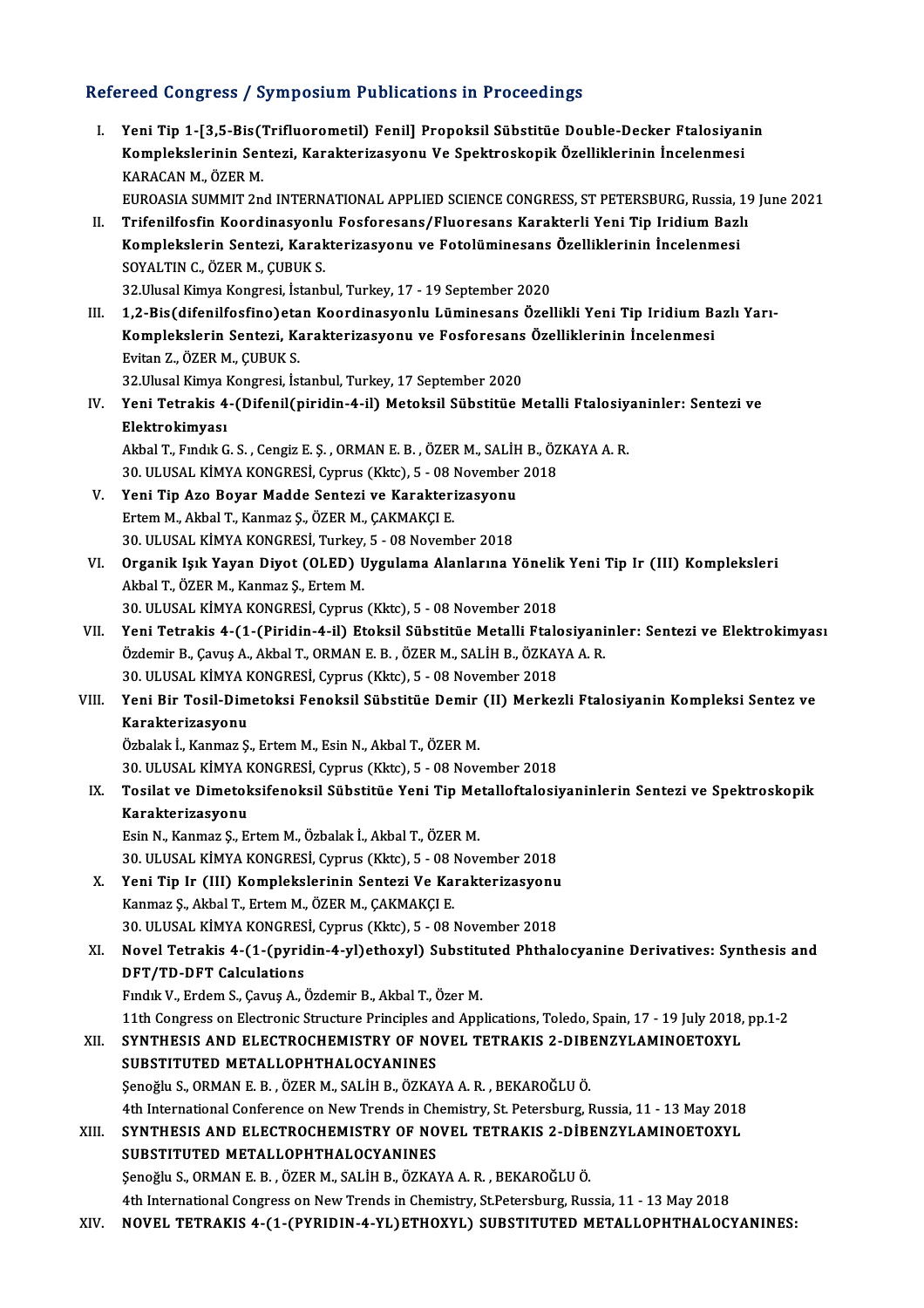#### SYNTHESIS AND ELECTROCHEMISTRY

ÇavuşA.,ÖzdemirB.,AkbalT.,ORMANE.B. ,ÖZERM.,SALİHB.,ÖZKAYAA.R. SYNTHESIS AND ELECTROCHEMISTRY<br>Çavuş A., Özdemir B., Akbal T., ORMAN E. B. , ÖZER M., SALİH B., ÖZKAYA A. R.<br>4th International Conference on New Trends in Chemistry, St. Petersburg, Russia, 11 - 13 May 2018<br>Electrochemical Cavuş A., Özdemir B., Akbal T., ORMAN E. B. , ÖZER M., SALİH B., ÖZKAYA A. R.<br>4th International Conference on New Trends in Chemistry, St. Petersburg, Russia, 11 - 13 May 2018<br>XV. Electrochemical/Electro-catalytic Applicat 4th International Conference on New Trends in Chemist<br>Electrochemical/Electro-catalytic Applications of<br>Günay İ., ORMAN E. B. , ÖZER M., SALİH B., ÖZKAYA A. R.<br>ICRESE 2017 : 19th International Conference on Bourg ; Electrochemical/Electro-catalytic Applications of Novel Alcohol Substituted Metallophthalocyanin<br>Günay İ., ORMAN E. B. , ÖZER M., SALİH B., ÖZKAYA A. R.<br>ICPESE 2017 : 19th International Conference on Power and Energy Syste Günay İ., ORMAN E. B. , ÖZER M., SALİH B., ÖZKAYA A. R.<br>ICPESE 2017 : 19th International Conference on Power and Energy Systems Engineering, 28 - 29 August 2017<br>XVI. Concentration effect on the Nonlinear Optical Absorption ICPESE 2017 : 19th International Conference on Powe<br>Concentration effect on the Nonlinear Optical A<br>Substituted Nickel(II) Phthalocyanine Complex<br>FRAMALO FRAMALE FRAME REVIORED MAGALIU PAR Concentration effect on the Nonlinear Optical Absorption ofthe Novel<br>Substituted Nickel(II) Phthalocyanine Complex<br>ERDEM M., SEMA Ş., EDES F. K. , ÖZER M., SALİH B., ERYÜREK G., BEKAROĞLU Ö.<br>The International ISCMBLeint Sc Substituted Nickel(II) Phthalocyanine Complex<br>ERDEM M., SEMA Ş., EDES F. K. , ÖZER M., SALİH B., ERYÜREK G., BEKAROĞLU Ö.<br>The International ISCMPJoint Science Congress of Materials and Polymers 25-28 August - Metropol Lake ERDEM M., SEMA Ş., EDES F. K. , ÖZER M., SALİI<br>The International ISCMPJoint Science Congress<br>OHRID MACEDONIA, 25 August - 28 July 2017<br>Synthosis and sharesterigation of unique The International ISCMPJoint Science Congress of Materials and Polymers 25-28 August - Metropol Lak<br>OHRID MACEDONIA, 25 August - 28 July 2017<br>XVII. Synthesis and characterization of unique bifunctional oxygen electrocataly OHRID MACEDONIA, 25 August - 28 July 2017<br>Synthesis and characterization of unique bifunctional oxygen electrocatalysts M2Pc2 type<br>macrocycles and their usage in the secondary Zn O2 battery applications ÖZERM.,KoçyiğitN.,ÖzenÜ.E. ,ÖZKAYAA.R. ,BekaroğluÖ. macrocycles and their usage in the secondary Zn O2 battery applications<br>ÖZER M., Koçyiğit N., Özen Ü. E. , ÖZKAYA A. R. , Bekaroğlu Ö.<br>2nd International Conference on Green Chemistry and Sustainable Engineering Rome, 20 - ÖZER M., Koçyiğit N., Özen Ü. E. , ÖZKAYA A. R. , Bekaroğlu Ö.<br>2nd International Conference on Green Chemistry and Sustainable Engineering Rome, 20 - 22 July 2016<br>XVIII. Highly Active and Non Precious Dual Core Ball Type I 2nd International Conference on Green Chemistry and Sust<br>Highly Active and Non Precious Dual Core Ball Type<br>Electrocatalysts for Rechargeable Zinc Air Batteries<br>Özen Ü. E., Dežen E. ÖZERM, ÖZKAYA A. B. Highly Active and Non Precious Dual Continued to the Electrocatalysts for Rechargeable Zinc<br>Özen Ü.E., Doğan E., ÖZER M., ÖZKAYA A.R.<br>JEETAS 2016 International Conference on Ex Electrocatalysts for Rechargeable Zinc Air Batteries<br>Özen Ü. E. , Doğan E., ÖZER M., ÖZKAYA A. R.<br>ICETAS 2016 International Conference on Engineering Technology and Applied SciencesApril 21-22,<br>2016 Afronkarehisen, Turkey Özen Ü. E. , Doğan E., ÖZER M., ÖZKAYA A. R.<br>ICETAS 2016 International Conference on Engine<br>2016Afyonkarahisar , Turkey, 21 - 22 April 2016<br>Elestresstakutie Ouvsen, Bedusing Berformal ICETAS 2016 International Conference on Engineering Technology and Applied SciencesApril 21-22,<br>2016Afyonkarahisar , Turkey, 21 - 22 April 2016<br>XIX. Electrocatalytic Oxygen Reducing Performance of Perfluoroalkyl Substitute 2016Afyonkarahisar , Turkey, 21 - 22 April 2016<br>Electrocatalytic Oxygen Reducing Performa<br>Dinuclear Cobalt Phthalocyanines<br>ÖZKAYA A. R. , ÖZER M., BEKAROĞLU Ö. Electrocatalytic Oxygen Reducing Performance of Perfluoroalkyl Substituted Mononuclear and Dinuclear Cobalt Phthalocyanines<br>ÖZKAYA A. R. , ÖZER M., BEKAROĞLU Ö.<br>21st International Symposium on Fluorine Chemistry & 6th International Symposium on Fluorouse Technologies,<br>06 Sentember 2015 ÖZKAYA A. R. , ÖZER<br>21st International Sy<br>06 September 2015<br>Catalutic activity a 21st International Symposium on Fluorine Chemistry & 6th International Symposium on Fluorouse Technologies,<br>06 September 2015<br>XX. Catalytic activity and photovoltaic properties of novel 4 4 hexafluoroisoproplydene diphenol 06 September 2015<br>Catalytic activity and photovoltaid<br>ball type metallophthalocyanines Catalytic activity and photovoltaio<br>ball type metallophthalocyanines<br>ÖZER M., ÖZKAYA A. R. , ALTINDAL A.<br>17th International Sumnesium on Pok ball type metallophthalocyanines<br>ÖZER M., ÖZKAYA A. R. , ALTINDAL A.<br>17th International Symposium on Relations between Homogeneous and Heterogeneous Catalysis. Utrecht,<br>Hellanda. 22. August 2015 ÖZER M., ÖZKAYA A. R. , AL<br>17th International Sympos<br>Hollanda, 23 August 2015<br>Catalutia activity and ad 17th International Symposium on Relations between Homogeneous and Heterogeneous Catalysis. Utrecht,<br>Hollanda, 23 August 2015<br>XXI. Catalytic activity and adsorption kinetic of aromatics on novel tetrakis 4 2 8 bis trifluoro Hollanda, 23 August 2015<br>Catalytic activity and adsorption kinetic of aromatics on novel tetrakis 4 2 8 bis trifluoromethyl<br>quinolin 4 yl oxy metallophthalocyanines<br>ÖZER M. quinolin 4 yl oxy metallophthalocyanines quinolin 4 yl oxy metallophthalocyanines<br>ÖZER M.<br>17th International Symposium on Relations between Homogeneous and Heterogeneous Catalysis. Utrecht,<br>Hallanda 12, 15 July 2015 ÖZER M.<br>17th International Symposiu<br>Hollanda, 12 - 15 July 2015<br>Catalutic activity and ade 17th International Symposium on Relations between Homogeneous and Heterogeneous Catalysis. Utrecht,<br>Hollanda, 12 - 15 July 2015<br>XXII. Catalytic activity and adsorption kinetic of aromatics on novel tetrakis 4 2 8 bis trifl Hollanda, 12 - 15 July 2015<br>Catalytic activity and adsorption kinetic o<br>quinolin 4 yl oxy metallophthalocyanines<br>KOCYİĞİT N. OPMAN E B. ALTINDAL A. SALİL Catalytic activity and adsorption kinetic of aromatics on novel tetrakis 4 2 8 bis<br>quinolin 4 yl oxy metallophthalocyanines<br>KOÇYİĞİT N., ORMAN E.B. , ALTINDAL A., SALİH B., ÖZKAYA A. R. , BEKAROĞLU Ö., ÖZER M.<br>17th Interna quinolin 4 yl oxy metallophthalocyanines<br>KOÇYİĞİT N., ORMAN E. B. , ALTINDAL A., SALİH B., ÖZKAYA A. R. , BEKAROĞLU Ö., ÖZER M.<br>17th International Symposium on Relations between Homogeneous and Heterogeneous Catalysis, Utr KOÇYİĞİT N., ORMAN E. B. , ALT<br>17th International Symposium<br>Netherlands, 12 - 15 July 2015<br>Synthosis and sharastariyat 17th International Symposium on Relations between Homogeneous and Heterogeneous Cata<br>Netherlands, 12 - 15 July 2015<br>XXIII. Synthesis and characterization of ball type metallophthalocyanines based on 4 4<br>Aibydnewytetrapheny Netherlands, 12 - 15 July 2015<br>Synthesis and characterization of ball type metallophtha<br>dihydroxytetraphenylmethane having catalytic specialty<br>DOČAN E. OPMAN E. P., ÖZEP M. ÖZKAVA A. P., SALİH P. PEK/ Synthesis and characterization of ball type metallophthalocyanine<br>dihydroxytetraphenylmethane having catalytic specialty<br>DOĞAN E., ORMAN E.B., ÖZER M., ÖZKAYA A.R., SALİH B., BEKAROĞLU Ö.<br>Challanges in Inorganis and Materi dihydroxytetraphenylmethane having catalytic specialty<br>DOĞAN E., ORMAN E. B. , ÖZER M., ÖZKAYA A. R. , SALİH B., BEKAROĞLU Ö.<br>Challenges in Inorganic and Materials Chemistry (ISACS13). Dublin, Irlanda, 1 - 04 July 2014<br>Syn DOĞAN E., ORMAN E. B., ÖZER M., ÖZKAYA A. R., SALİH B., BEKAROĞLU Ö.<br>Challenges in Inorganic and Materials Chemistry (ISACS13). Dublin, Irlanda, 1 - 04 July<br>XXIV. Synthesis and characterization of metallophthalocyanines br Challenges in Inorganic and Materials Chemistry (ISACS13). Dub<br>Synthesis and characterization of metallophthalocyanine<br>dihydroxytetraphenylmethane having catalytic specialty<br>ÖZEP M. DOČAN E. ÖZKAYA A. B. PEKAROČLUÖ Synthesis and characterization of metallopht<br>dihydroxytetraphenylmethane having catalyt<br>ÖZER M., DOĞAN E., ÖZKAYA A. R. , BEKAROĞLU Ö.<br>E. Ulusel Kataliz Kongresi Turkey, 22, 26 April 201 dihydroxytetraphenylmethane having catalytic<br>ÖZER M., DOĞAN E., ÖZKAYA A. R. , BEKAROĞLU Ö.<br>5. Ulusal Kataliz Kongresi, Turkey, 23 - 26 April 2014<br>Synthesis and shanasterination of alsohol suhat 5. Ulusal Kataliz Kongresi, Turkey, 23 - 26 April 2014<br>XXV. Synthesis and characterization of alcohol substituted metallophthalocyanines with catalytic features GÜNAYİ.,ORMANE.B. ,ÖZERM.,SALİHB.,ÖZKAYAA.R.

5. Ulusal Kataliz Kongresi, Turkey, 23 - 26 April 2014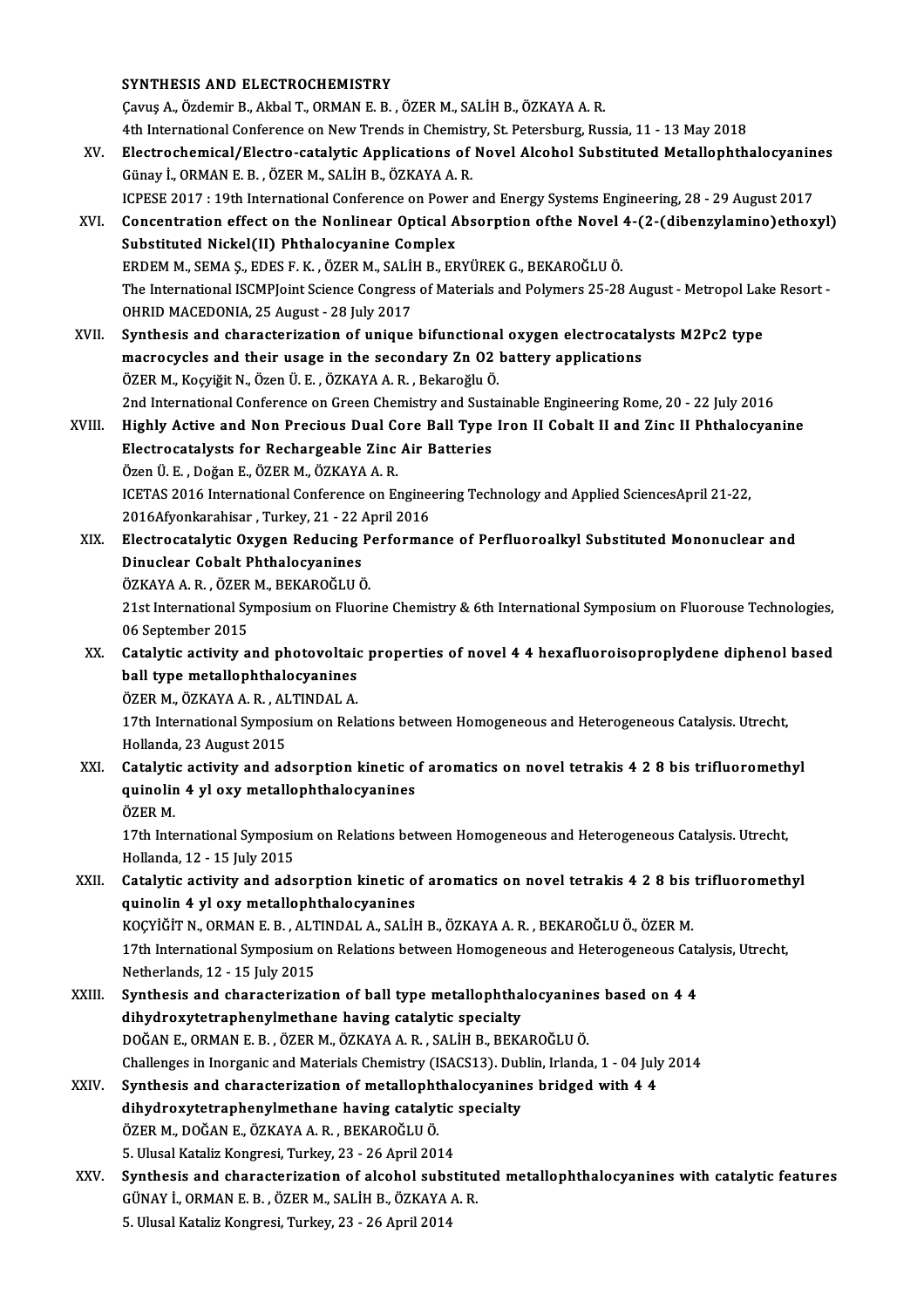| XXVI.        | Synthesis and characterization of catalysis based phenoxy alcohol substituted phthalocyanine                                                    |
|--------------|-------------------------------------------------------------------------------------------------------------------------------------------------|
|              | derivatives                                                                                                                                     |
|              | YALÇIN H., ORMAN E. B., ÖZER M., ÖZKAYA A. R., SALİH B.                                                                                         |
|              | 5. Ulusal Kataliz Kongresi, Turkey, 23 - 26 April 2014                                                                                          |
| XXVII.       | Perfluorodesil Birimleri İçeren Sepet Türü Supramoleküler Metalloftalosiyaninler                                                                |
|              | ÖZER M., ALTINDAL A., ÖZKAYA A. R., BEKAROĞLU Ö.                                                                                                |
|              | II. Ulusal Anorganik Kimya Kongresi. Elazığ, Türkiye, Turkey, 16 - 19 May 2009                                                                  |
| XXVIII.      | Yeni Tip Co II ve Pd II perfluoroalkilftalosiyaninlerin Sentezi Karakterizasyonu ve Katalitik                                                   |
|              | Aktiviteleri                                                                                                                                    |
|              | ÖZER M., KANİ İ., BEKAROĞLU Ö.                                                                                                                  |
|              | XXII. Ulusal Kimya Kongresi. Mağusa, Kuzey Kıbrıs Türk Cumhuriyeti, Cyprus (Kktc), 6 - 10 October 2008                                          |
| XXIX.        | The Catalytic Activity of Novel Co II and Pd II perfluoroalkylphthalocyanine in Fluorous biphasic                                               |
|              | System Benzyl Alcohol Oxidation and First Time Hydrogenation of Olefins by Phthalocyanine<br>ÖZER M., YILMAZ F., ERER H., KANİ İ., BEKAROĞLU Ö. |
|              | XVI. International Symposium on Homogenous Catalysis. Florence, Italy, 6 - 11 July 2008                                                         |
| XXX.         | The Investigation of The Electrical Properties of A Newly Synthesized Phthalocyanine Thin Film and                                              |
|              | The Effect of The Preparation Conditions                                                                                                        |
|              | Aktaş Y., Şen P., Dumludağ F., Altındal A., Özer M., Bulut M., Bekaroğlu Ö.                                                                     |
|              | 24 th International Physics Congress of Turkish Physical Society, Malatya, Turkey, 28 - 31 August 2007, pp.541                                  |
| XXXI.        | Yeni Bis pentafluorofenil metoksi Sübstitüe Ftalosiyanin Komplekslerinin Sentezi ve Yapısal                                                     |
|              | Karakterizasyonu                                                                                                                                |
|              | ÖZER M., BULUT M., BEKAROĞLU Ö.                                                                                                                 |
|              | XX. Ulusal Kimya Kongresi. Kayseri, Türkiye, Turkey, 4 August - 08 September 2006                                                               |
| <b>XXXII</b> | Fonksiyonel Kumarin Taşıyan vic Dioksim Ligandı Metal Kompleksleri ve Spektral Elektrokimyasal                                                  |
|              | Özelliklerinin İncelenmesi                                                                                                                      |
|              | ÖZER M., BULUT M., KANDAZ M.                                                                                                                    |
|              | XX. Ulusal Kimya Kongresi. Kayseri, Türkiye, Turkey, 4 - 08 September 2006                                                                      |
| XXXIII.      | The effect of ambient conditions on the impedance spectra of newly synthezised organic                                                          |
|              | semiconductor thin films                                                                                                                        |
|              | Aktas Y., Sen P., DUMLUDAĞ F., Altindal A., ÖZER M., Bulut M., Bekaroglu O.                                                                     |
|              | 6th International Conference of the Balkan-Physical-Union, İstanbul, Turkey, 22 - 26 August 2006, vol.899, pp.233-<br>234                       |
| XXXIV.       | The Effect of Ambient Conditions on the Impedance Spectra of Newly Synthesised Organic                                                          |
|              | <b>Semiconductor Thin Films</b>                                                                                                                 |
|              | Aktaş Y., Şen P., Dumludağ F., Altındal A., Özer M., Bulut M., Bekaroğlu Ö.                                                                     |
|              | 6th International Conference of the Balkan Physical Union (BPU), İstanbul, Turkey, 22 - 26 August 2006, pp.233                                  |
| XXXV.        | Sulfonamidlerin Amino Kolonlarla HPLC Analizi                                                                                                   |
|              | ÖZER L., AYDIN A., ÖZER M.                                                                                                                      |
|              | XIX. Ulusal Kimya Kongresi. Kuşadası İZMİR, TÜRKİYE, Turkey, 30 September - 04 October 2005                                                     |
| XXXVI        | Yeni Bir Oktanitroftalosiyanin Sentezi ve Karekterizasyonu                                                                                      |
|              | ÖZER M., BULUT M., BEKAROĞLU Ö.                                                                                                                 |
|              | XVII Ulusal Kimya Kongresi, Turkey, 18 - 21 September 2003                                                                                      |
|              |                                                                                                                                                 |

## Supported Projects

Özer M., Şenoğlu S., Project Supported by Higher Education Institutions, Yeni Tip 2-Dibenzilaminoetoksil Sübstitüe, Asetik Barp Britsen in Bysses<br>Özer M., Şenoğlu S., Project Supported by Higher Education Institutions, Yeni Tip 2-Dibenzilaminoetoksil Sübstitüe, Asetik<br>Asitte Çözünebilen Metalli Ftalosiyaninlerin Sentezi, Karakterizasyonu ve Ba Özer M., Şeno<br>Asitte Çözüne<br>2017 - 2019<br>Özer M., Prej Asitte Çözünebilen Metalli Ftalosiyaninlerin Sentezi, Karakterizasyonu ve Bazı Spektroanalitik Özelliklerinin İ<br>2017 - 2019<br>Özer M., Project Supported by Higher Education Institutions, Yeni Tetrakis 2-Dibenzilaminoetoksil

2017 - 2019<br>Özer M., Project Supported by Higher Education Institutions, Yeni Tetrakis 2-Dibenzilaminoetoksil Sübstitüe<br>Metalloftalosiyaninlerin Sentezi ve Elektrokimyası, 2017 - 2019